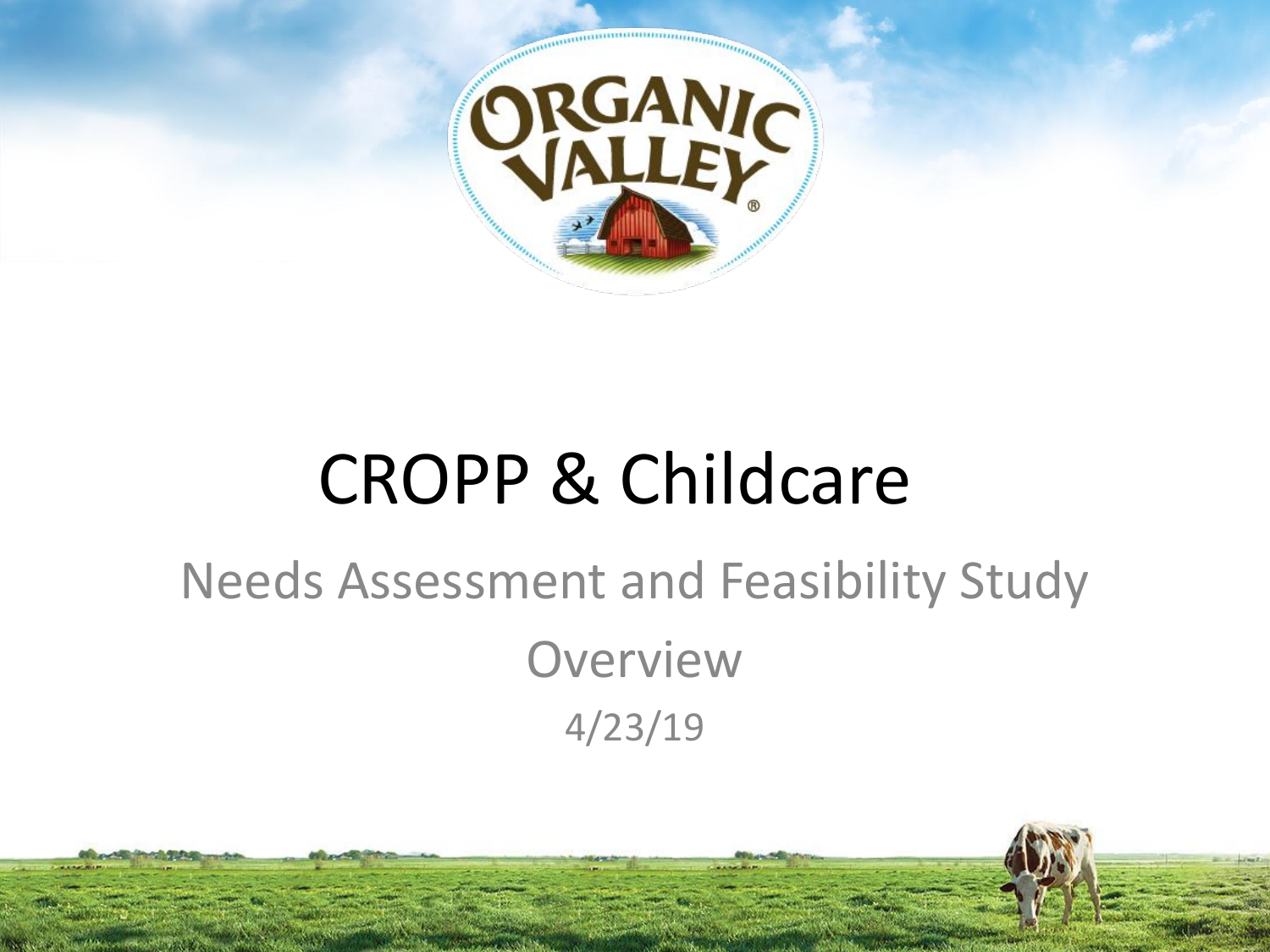

#### **The 100 Best Places to Work in 2015**



"LaFarge, Wisconsin–based Organic Valley is essentially a giant co-op that creates certified organic products sourced directly from its 1,800 farmer-owners across the country. The company features regular company dinners, an on-site gym, an employee garden, a mile-loop walking path, and bikes to check out and ride at lunch."

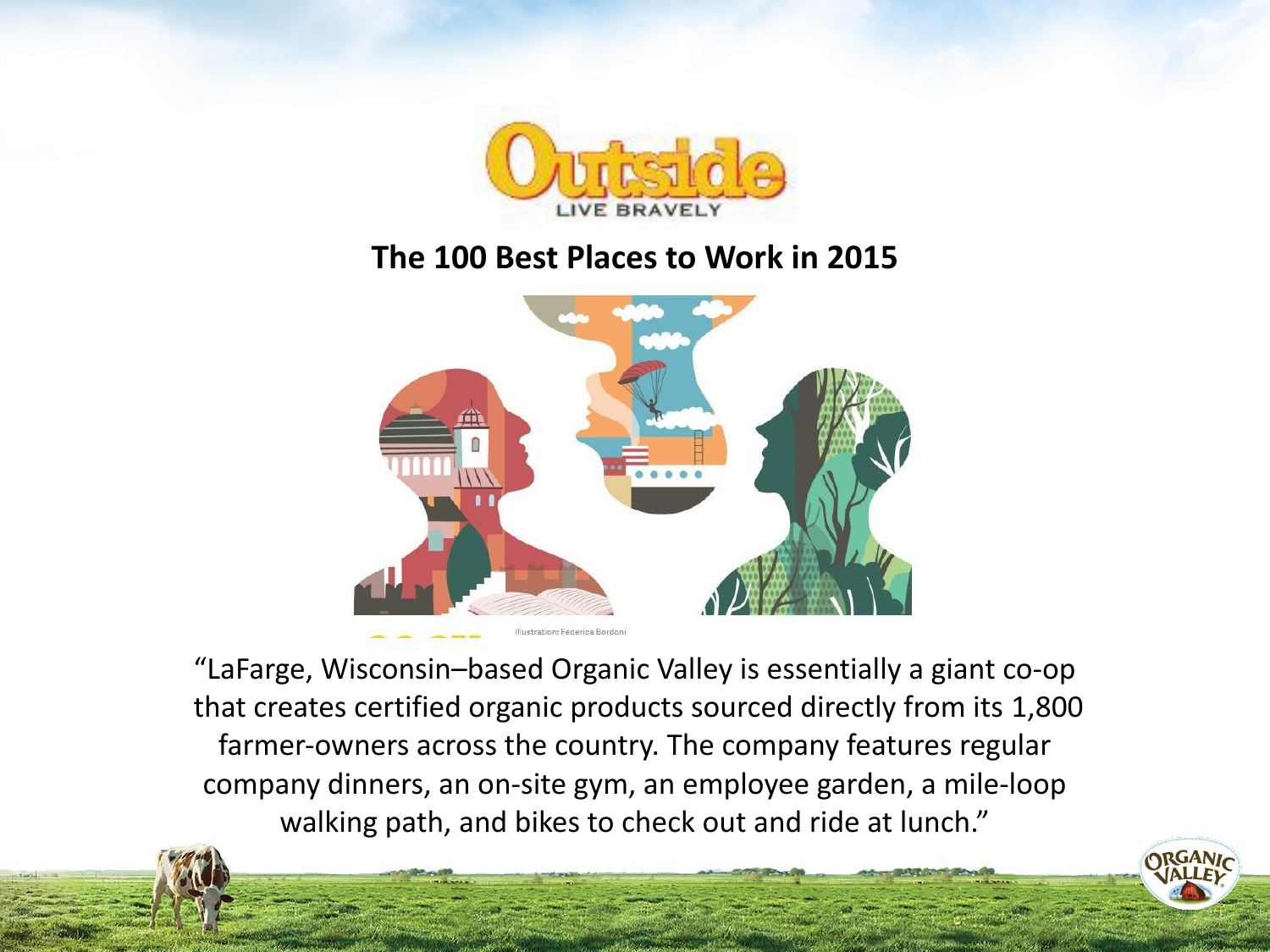# Profit is not the only goal

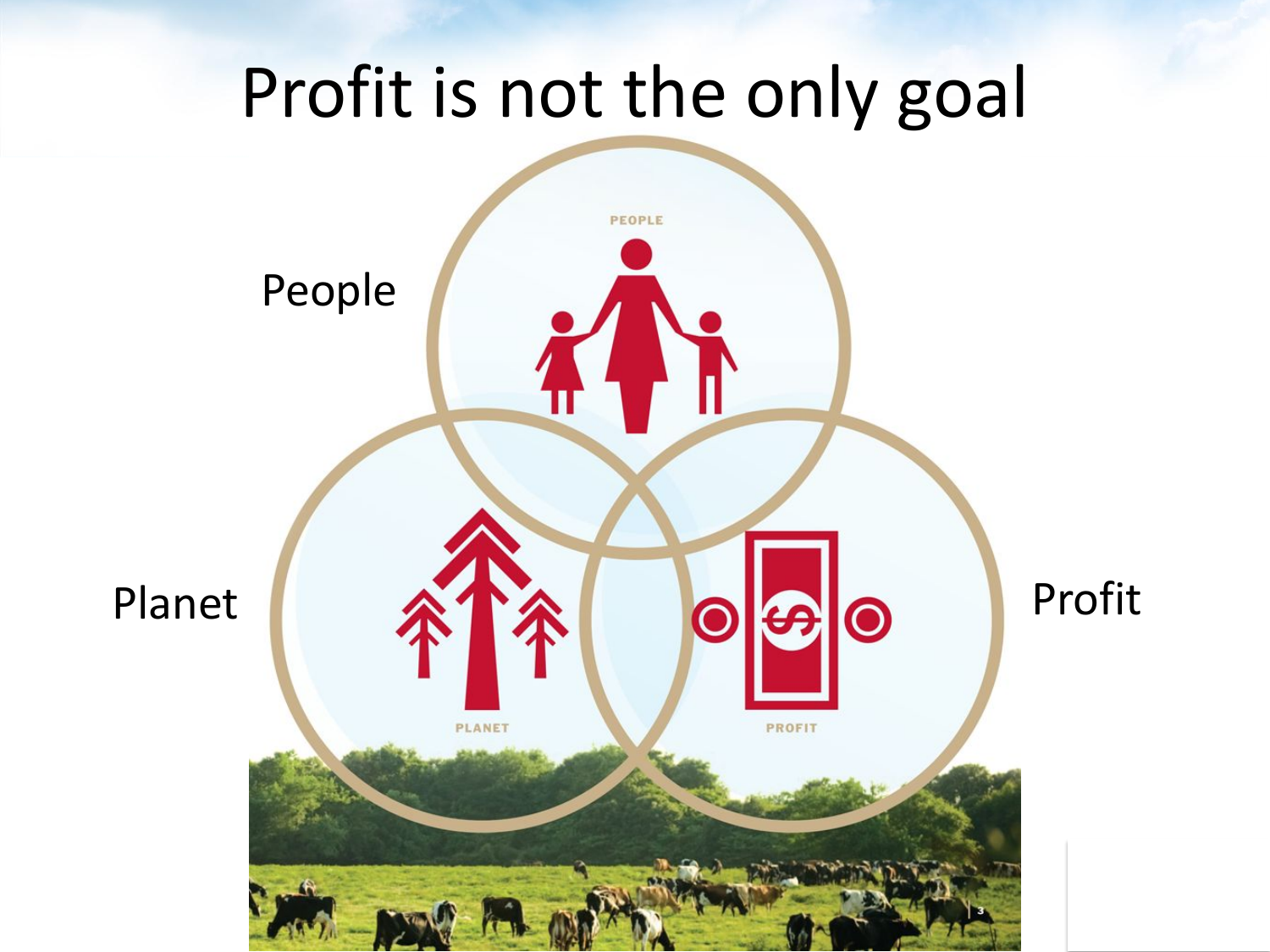# CROPP history with childcare

- Funding and product support, 2014 employee survey, anecdotal, various proposals
- Rural setting many traditional community amenities are absent, or lacking quality
- Wisconsin Dept. of Children & Families YoungStar 5 star ranking system
	- Cashton, La Farge, Chaseburg  $-$  currently 0 participating\*
- Childcare Needs Assessment and Feasibility Study *Internal and Mills Consulting*
	- **– 304** Employees took the survey
	- **– 34**  Employees participated in 4 focus groups sessions
	- **– 12** Leadership interviews with Mteam or Directors
	- **– 8** Interviews with national, regional & local service providers
	- **– 5** Interviews with similar companies that currently offer childcare
	- **– 4** Meetings with childcare consultants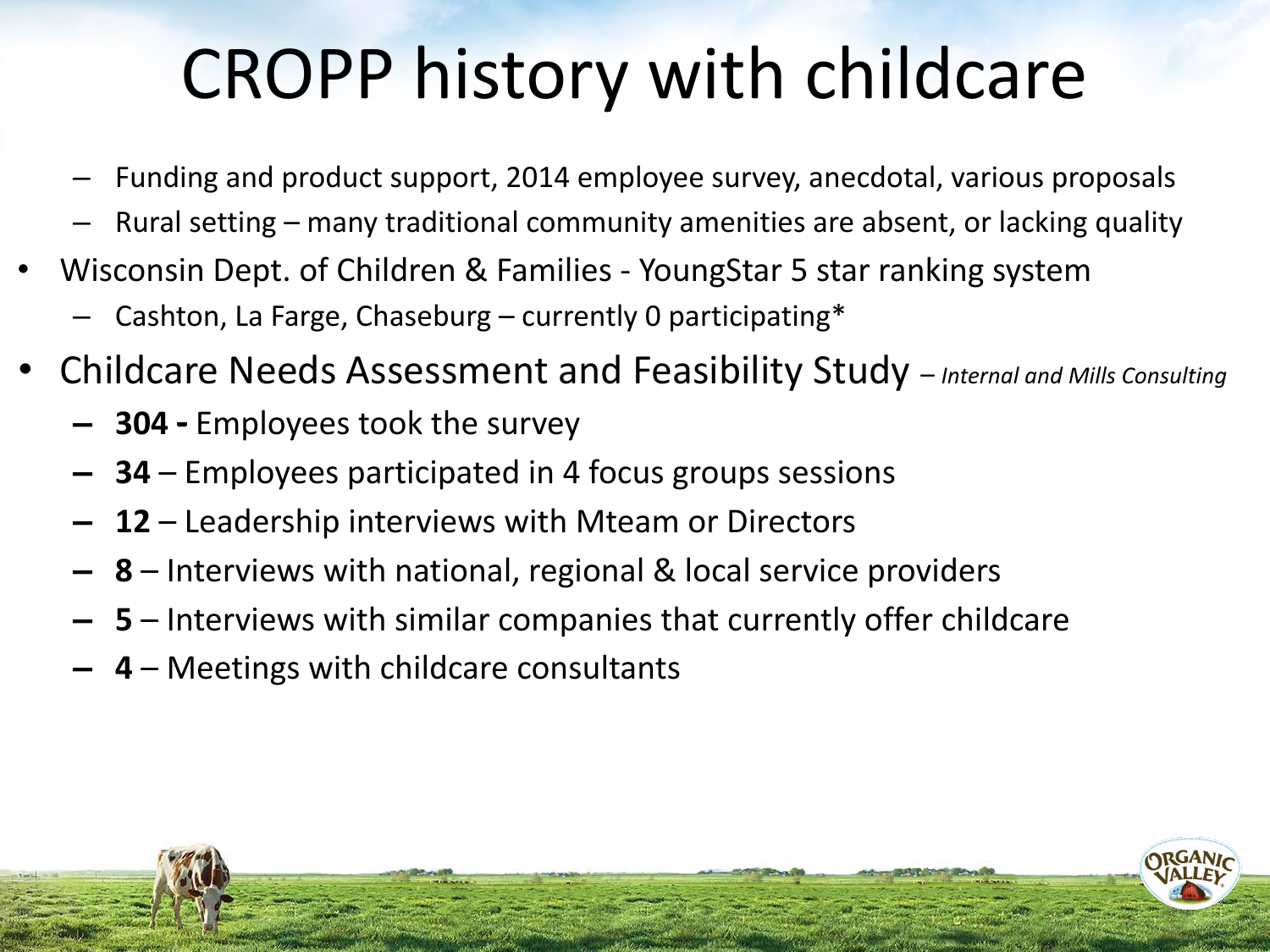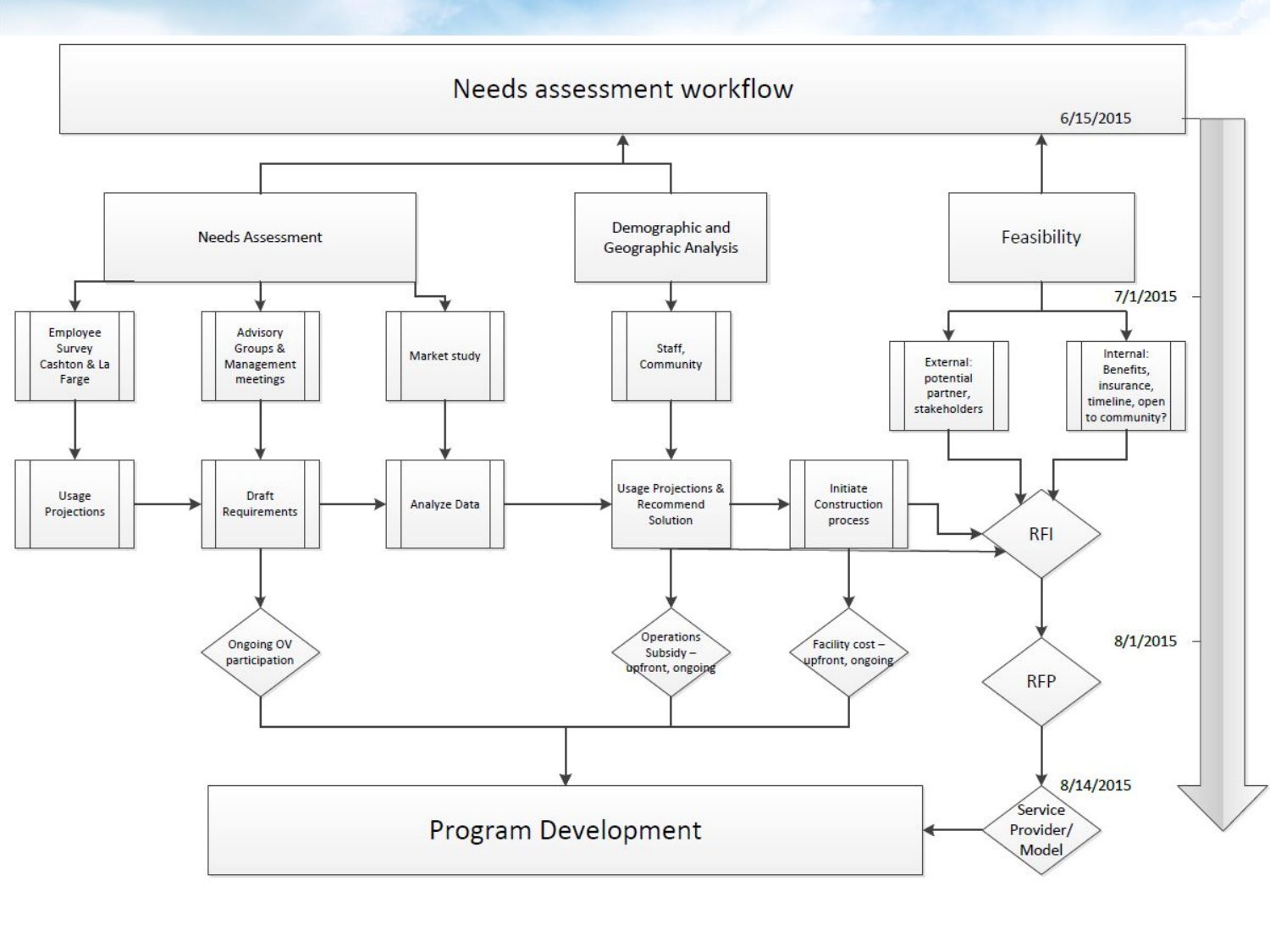### **Q11: Do you expect to have, or adopt a child within the next 24 months?**



\*of these 71 respondents, 12 (20%) have considered leaving CROPP due to childcare needs

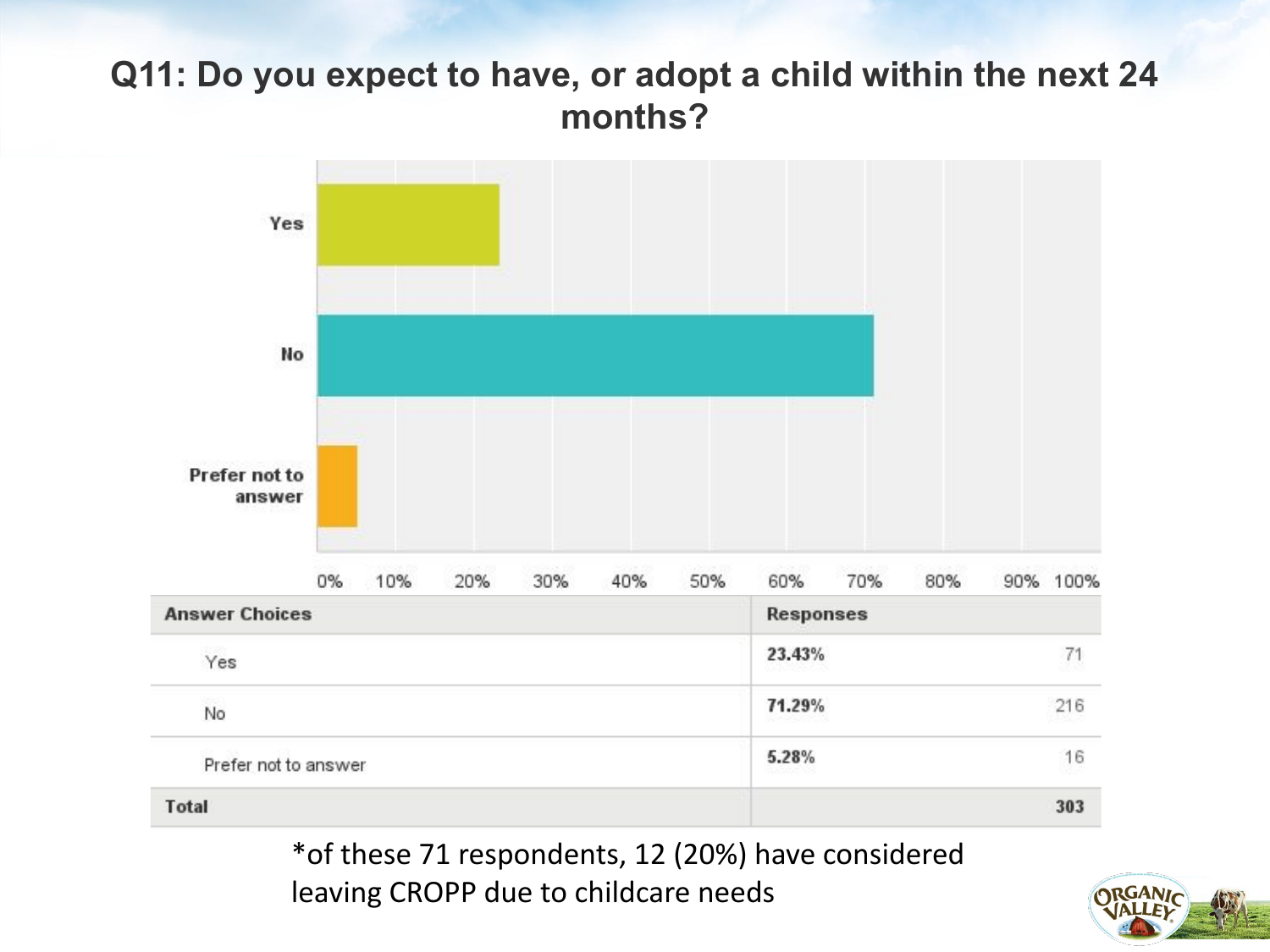### **Q15: If yes (to using childcare), what kind of service, and where is it located? For example - In home, relative, accredited center, etc.**

| <b>Answer Choices</b>                   | <b>Responses</b> |    |
|-----------------------------------------|------------------|----|
| Partner/Spouse provides childcare       | 13.33%           | 14 |
| A relative provides childcare           | 22.86%           | 24 |
| A nanny provides childcare              | 8.57%            | 9  |
| I use a licensed family childcare       | 24.76%           | 26 |
| I use a an unlicensed family childcare  | 23.81%           | 25 |
| I use a licensed group childcare center | 22.86%           | 24 |
| Other                                   | 8.57%            | 9  |
| <b>Total Respondents: 105</b>           |                  |    |

\*CROPP employees access in-home family care at almost 6x the national average. 24% are potentially accessing illegal, unregulated childcare.

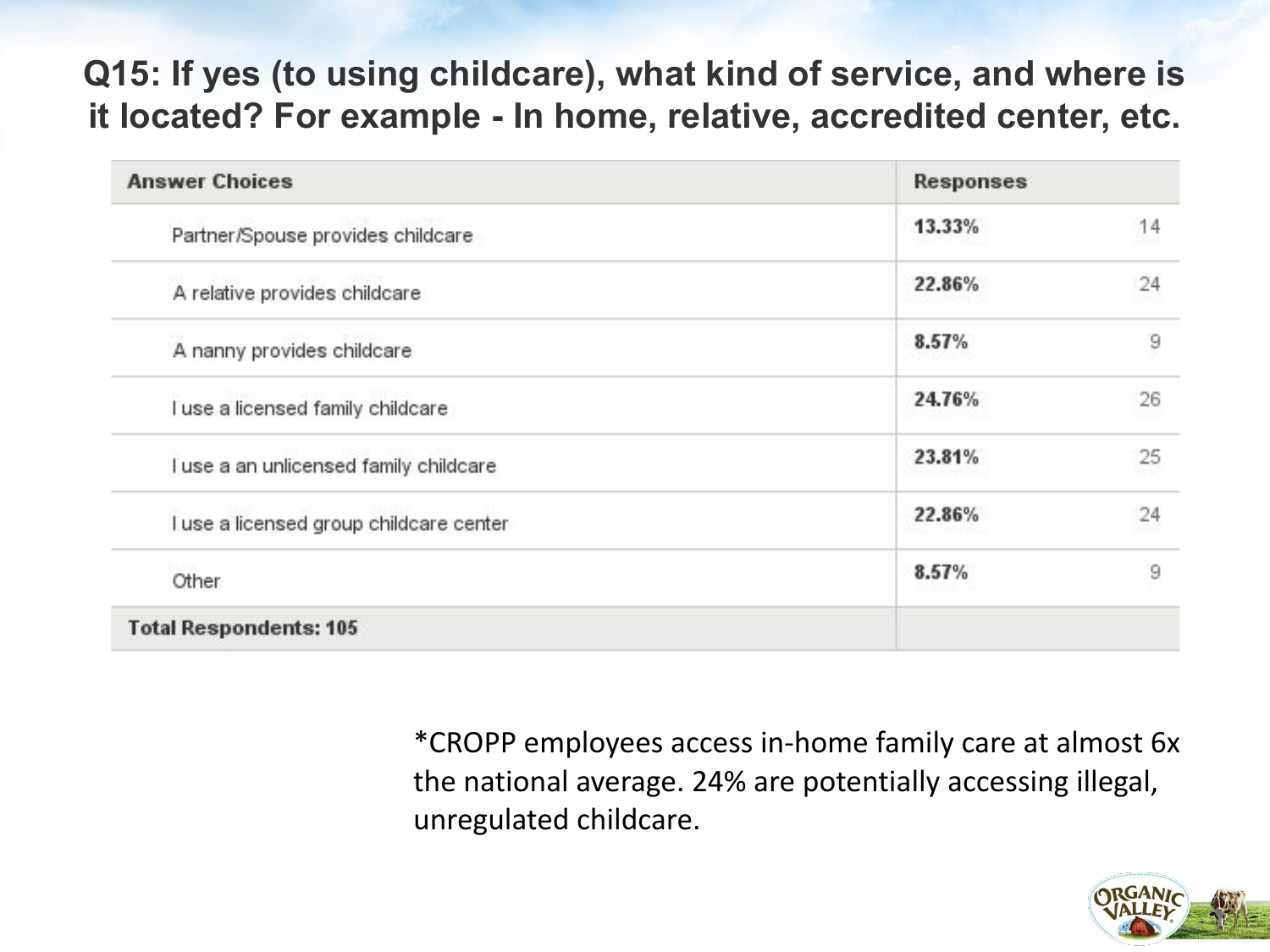### **Q28: When considering employment here, were you concerned about childcare?**



| <b>Answer Choices</b> | <b>Responses</b>                 |     |
|-----------------------|----------------------------------|-----|
| 31500<br>Yes          | 37.76%                           | 54  |
| <b>No</b>             | 62.24%<br>116 117 117 118 119 11 | 89  |
| <b>Total</b>          |                                  | 143 |

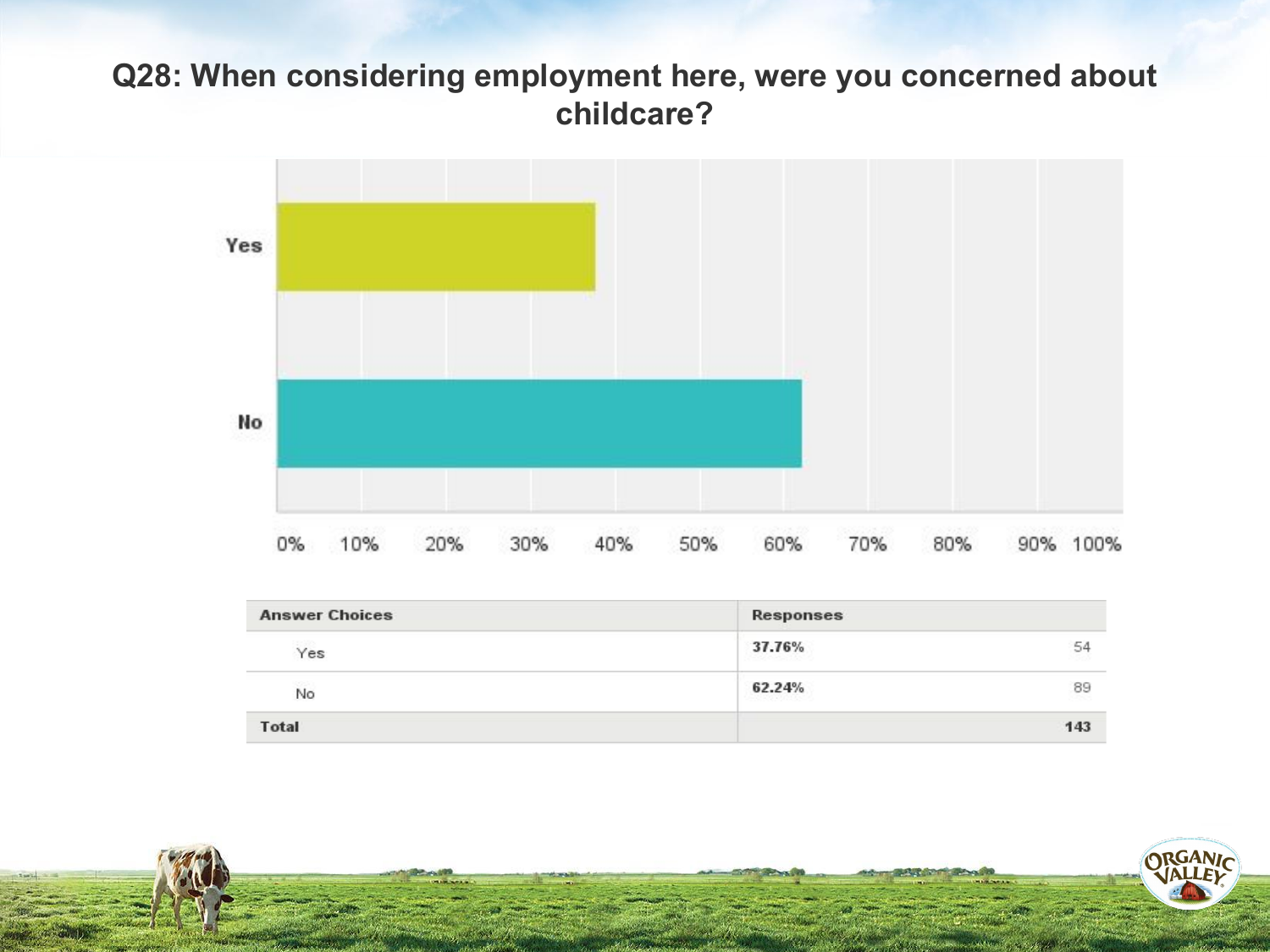### **Q29: Have you considered leaving Organic Valley because of your childcare needs?**



| <b>Answer Choices</b> | Responses                 |     |
|-----------------------|---------------------------|-----|
| Yes                   | 19.42%                    |     |
| No                    | 80.58%<br><b>PARTNERS</b> | 112 |
| <b>Total</b>          |                           | 139 |

\*Almost **2/3 of employers found that providing child care services reduced turnover.** Depending on the type of child care program offered, businesses **reduced turnover by 37% to 60%.**

ORGANI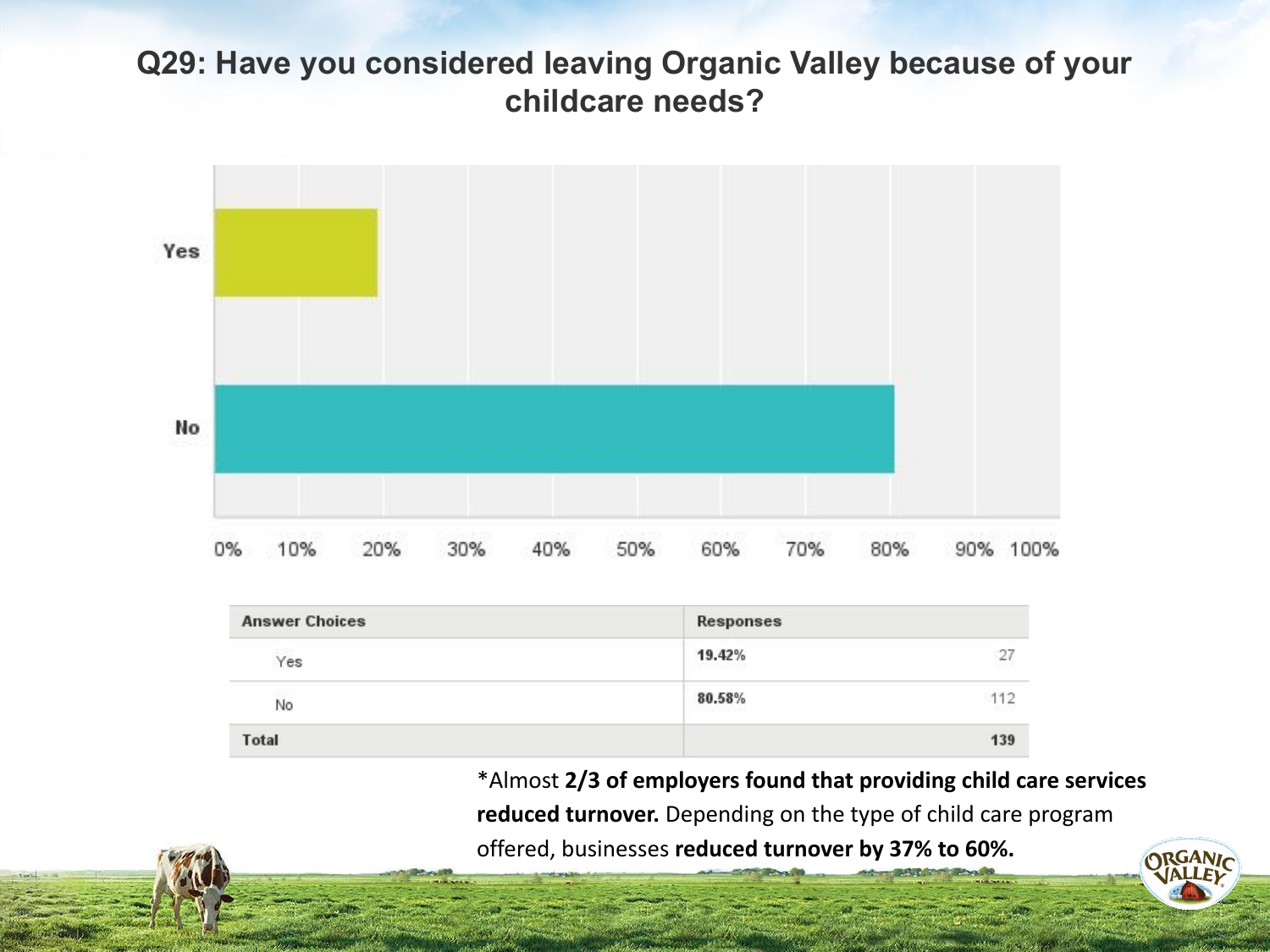**Q34: Have any of the following co-worker's childcare issues, not related to illness, contributed to workplace interruptions in your department?**

| <b>Answer Choices</b>                      | <b>Responses</b> |     |
|--------------------------------------------|------------------|-----|
| Late to work, or had to leave early        | 67.54%           | 154 |
| Disruptions at work                        | 39.91%           | 91  |
| Missed work days                           | 55.70%           | 127 |
| New parent not returned to work as planned | 14.91%           | 34  |
| None                                       | 25.88%           | 59  |
| <b>Total Respondents: 228</b>              |                  |     |

\*Child care breakdowns leading to employee **absences cost businesses 3 billion annually** in the United States.

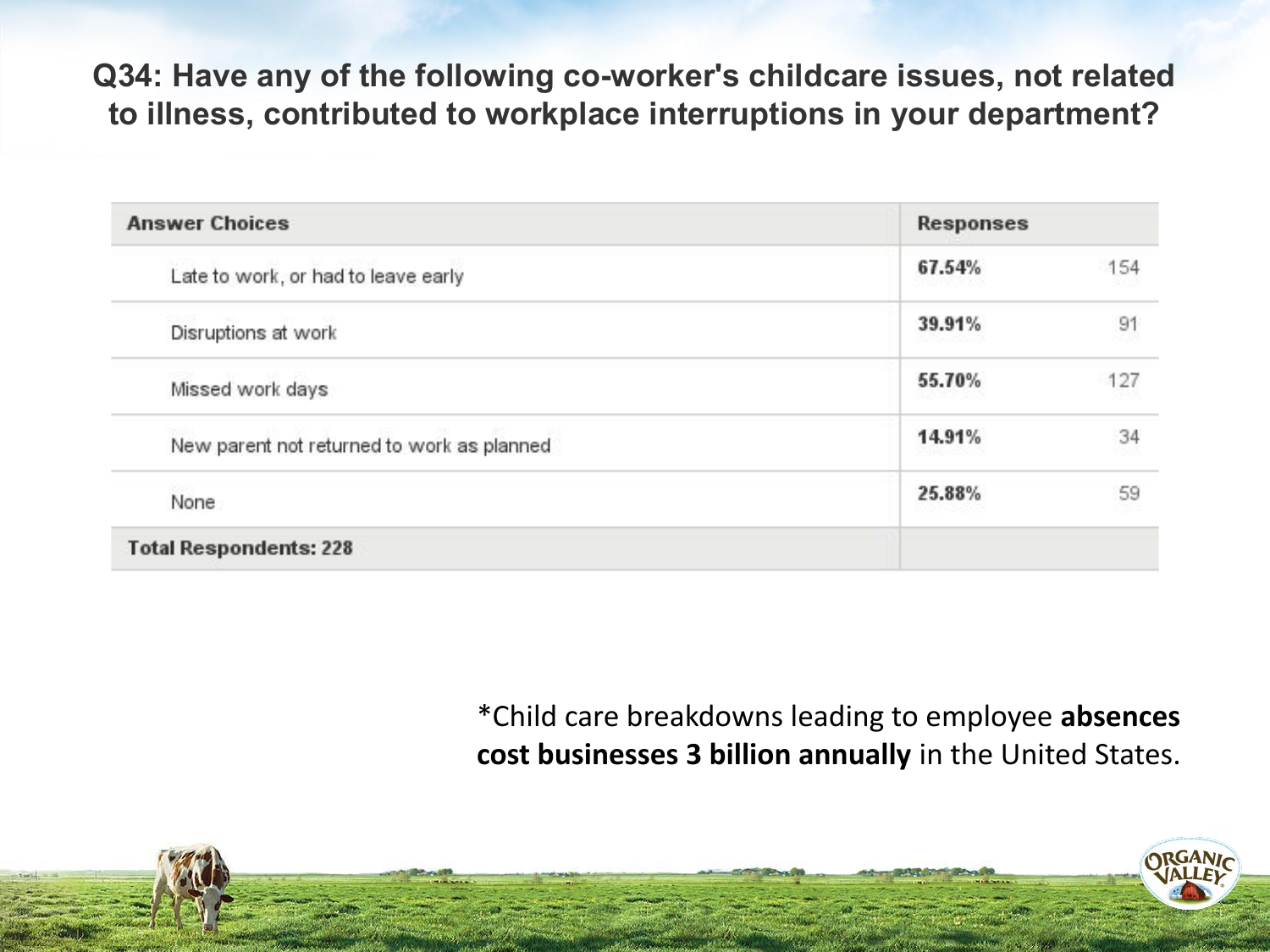### **Q35: If Organic Valley were to sponsor a childcare solution, would you: check all that apply**

| <b>Answer Choices</b>                                        | <b>Responses</b> |     |
|--------------------------------------------------------------|------------------|-----|
| Consider that a great benefit                                | 80.42%           | 193 |
| Agree the OV is invested in their employees                  | 90.42%           | 217 |
| Be able to focus more on work related tasks                  | 40.00%           | 96  |
| Recommend the cooperative to others                          | 67.50%           | 162 |
| Feel it is a waste of money                                  | 5.42%            | 13  |
| Consider leaving because of this benefit                     | 0.00%            | Ð   |
| Feel this is an unfair benefit to only some of the employees | 11.67%           | 28  |
| <b>Total Respondents: 240</b>                                |                  |     |

**\*85% of employers report that providing child care services improved employee recruitment**. About **one in three working parents is willing to change employers** or trade salary and benefits to work for a family friendly employer.

ORGAN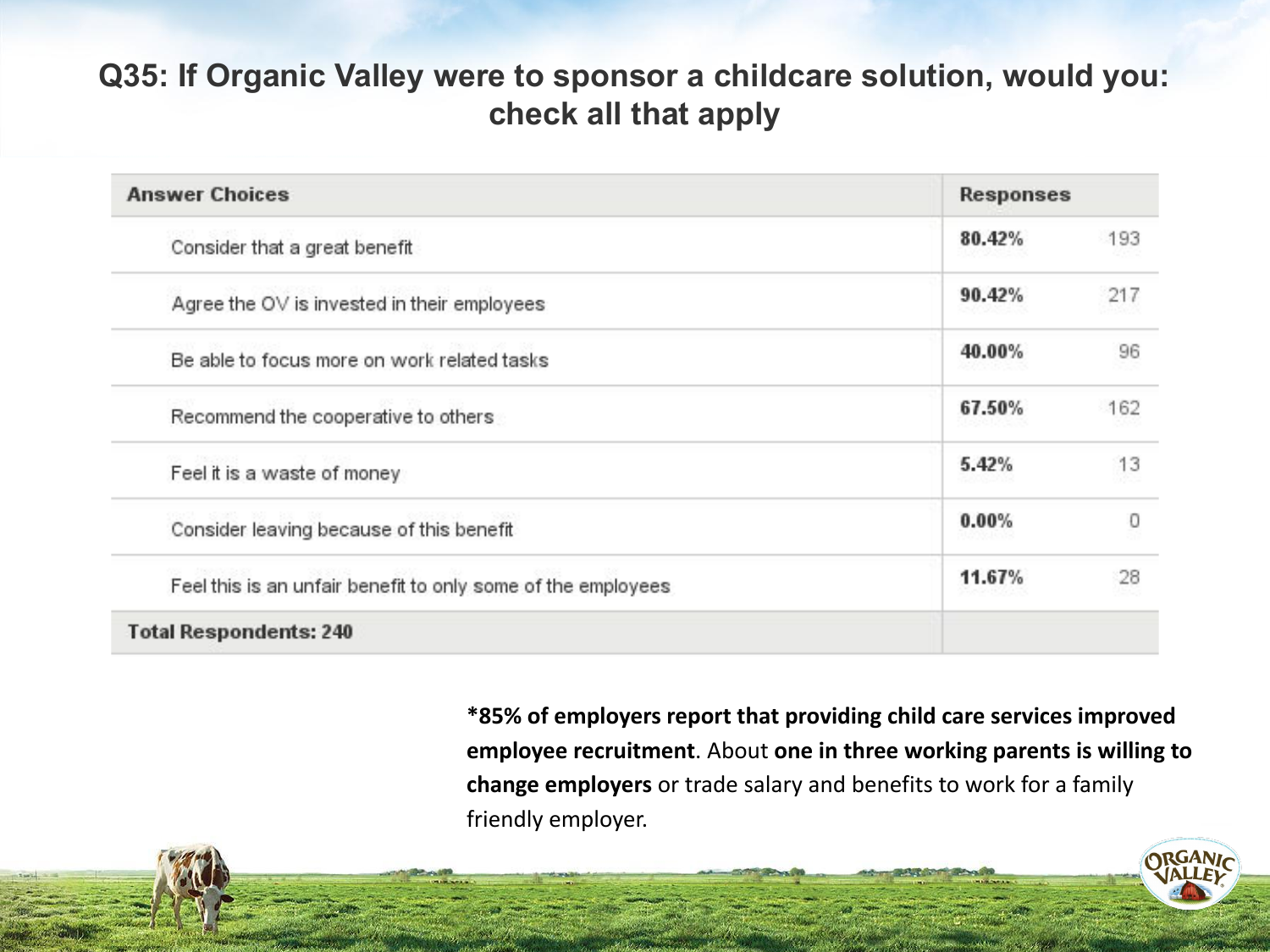# Needs Assessment Key Takeaways

- **• Accessible** programs are at capacity, and have waiting lists
- **Convenient** extra commute time, closed on work days, etc.
- **• Affordable**  high quality programs are unattainable for some CROPP employees
- **• High-quality** no 4 or 5 star facilities in Vernon, Monroe or Crawford counties
- **• Mission-aligned**  kids watching movies, all plastic toys, chemical cleaners, etc.
- **• Flexible** must pay for full week, no make up days if sick on vacation, closes at 5pm, etc.
- **• Childcare that offers organics**  must pack lunch, kids eating GMO sprayed foods
- Other options:– stipends, reimbursements, assist w/ start up costs, etc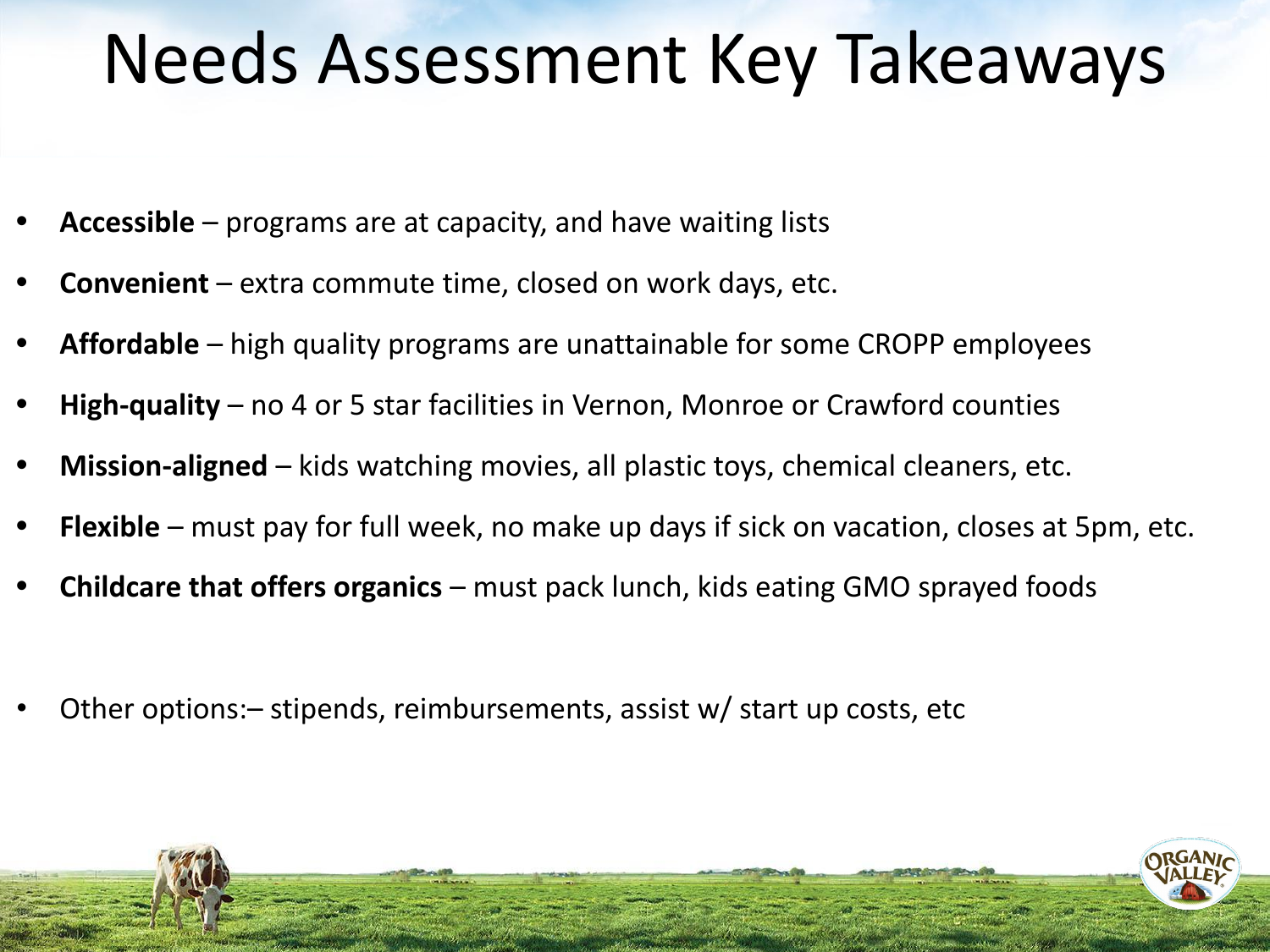# **Options**

- Status Quo
- Own, upgrade, maintain and lease facility
	- Odessa House, Cashton North, TBD site
- Partner with and partially fund Local Organization  $-$  For or Non Profit
	- Fund current local request
	- Request proposal from regional options
- Partner with national for profits:
	- Bright Horizons
	- Children's Creative Learning Center (KinderCare Learning Center)
	- CROPP only or open to community?
- Create  $RFP$  open the process up
	- Baseline enrollment, wait list priority, etc.
- Other DCAPs, Referrals/info, partnerships, product support, vouchers, etc.

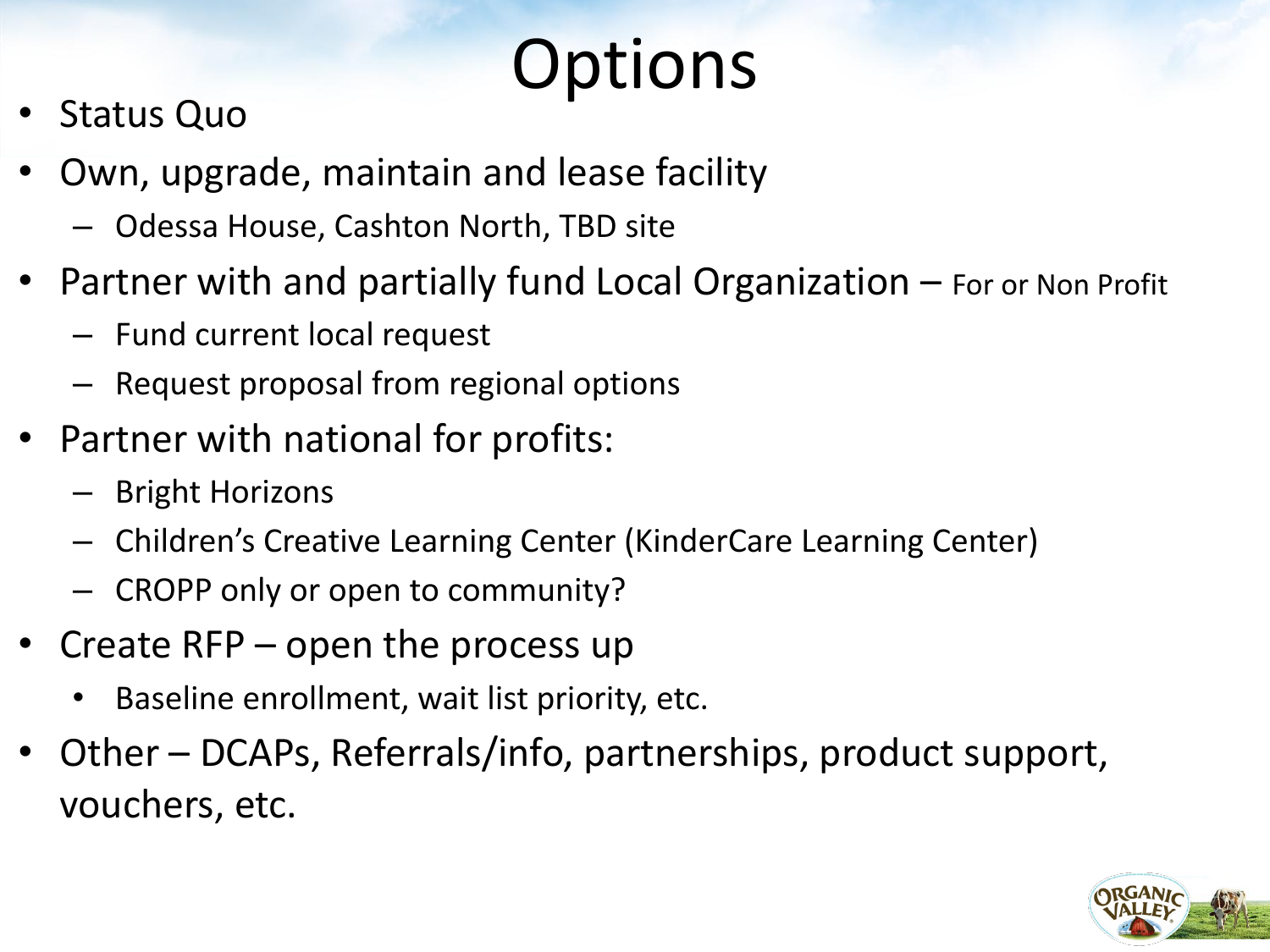# Status Quo

### **Pros**

- Allocate co-ops funds and focus elsewhere
- Maintain precedent of equally accessible benefits and compensation
- Maintain current organization scope
- Potential of private industry to fill this gap

- Staff are displeased with childcare options
- Potential to lose quality employees or applicants
- Relocation opposition
- Potential of negative situation regarding a low quality child care facility

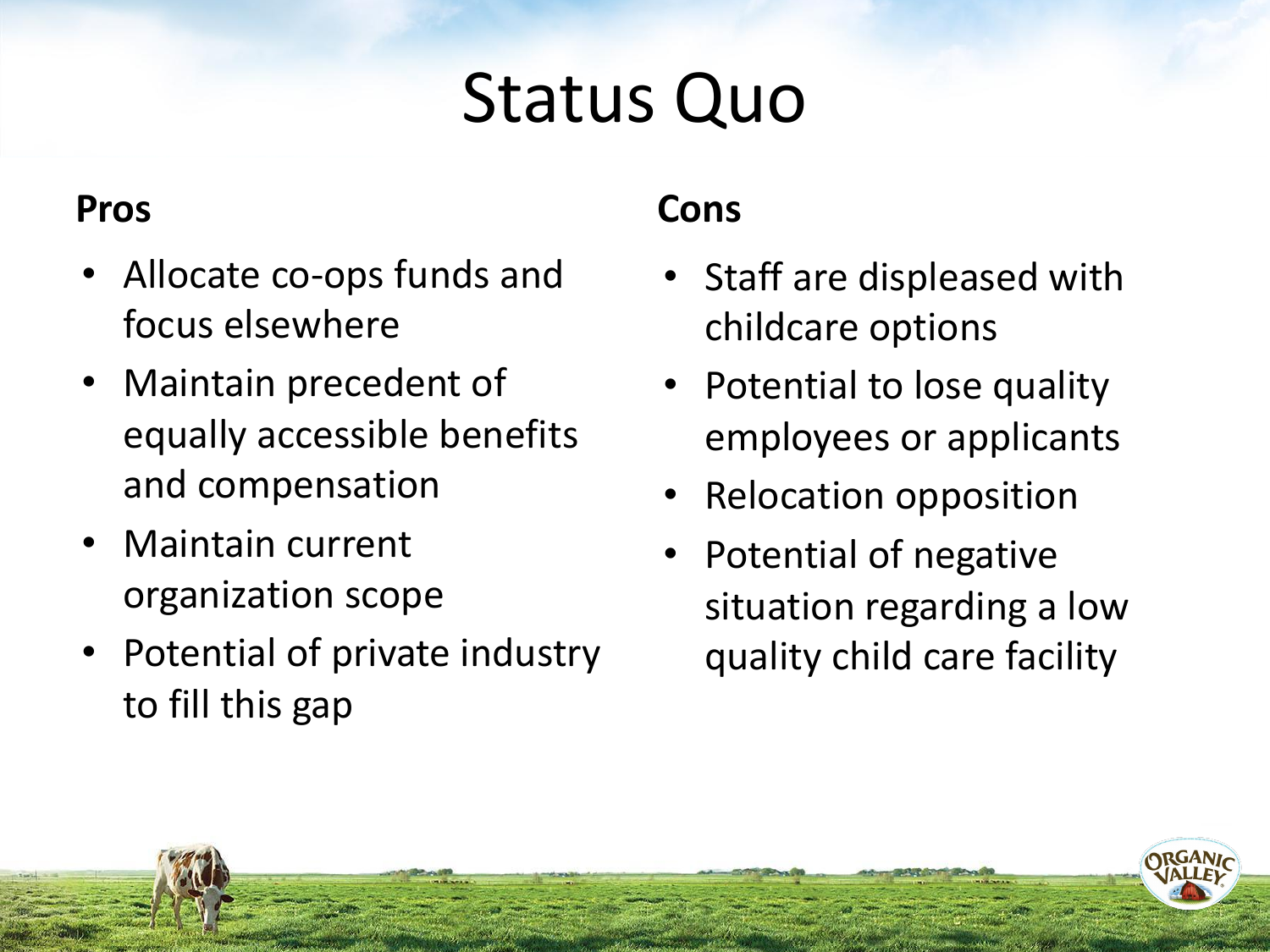## Own, upgrade, maintain and lease facility Odessa House, Cashton North, Build new

### **Pros**

- Control all aspects of build out
- Design optimal facility, setting
- Upgrade co-op asset, recoup some expenses
- Ensure efficient and cost effective build project
- Ensure facility and program is mission aligned

- Enterprise Project timeline
- Co-op time and resources
- Liabilities
- **Adjacencies**
- Additional brick and mortar to maintain
- Potential of redirecting focus from COB, or other programs/projects

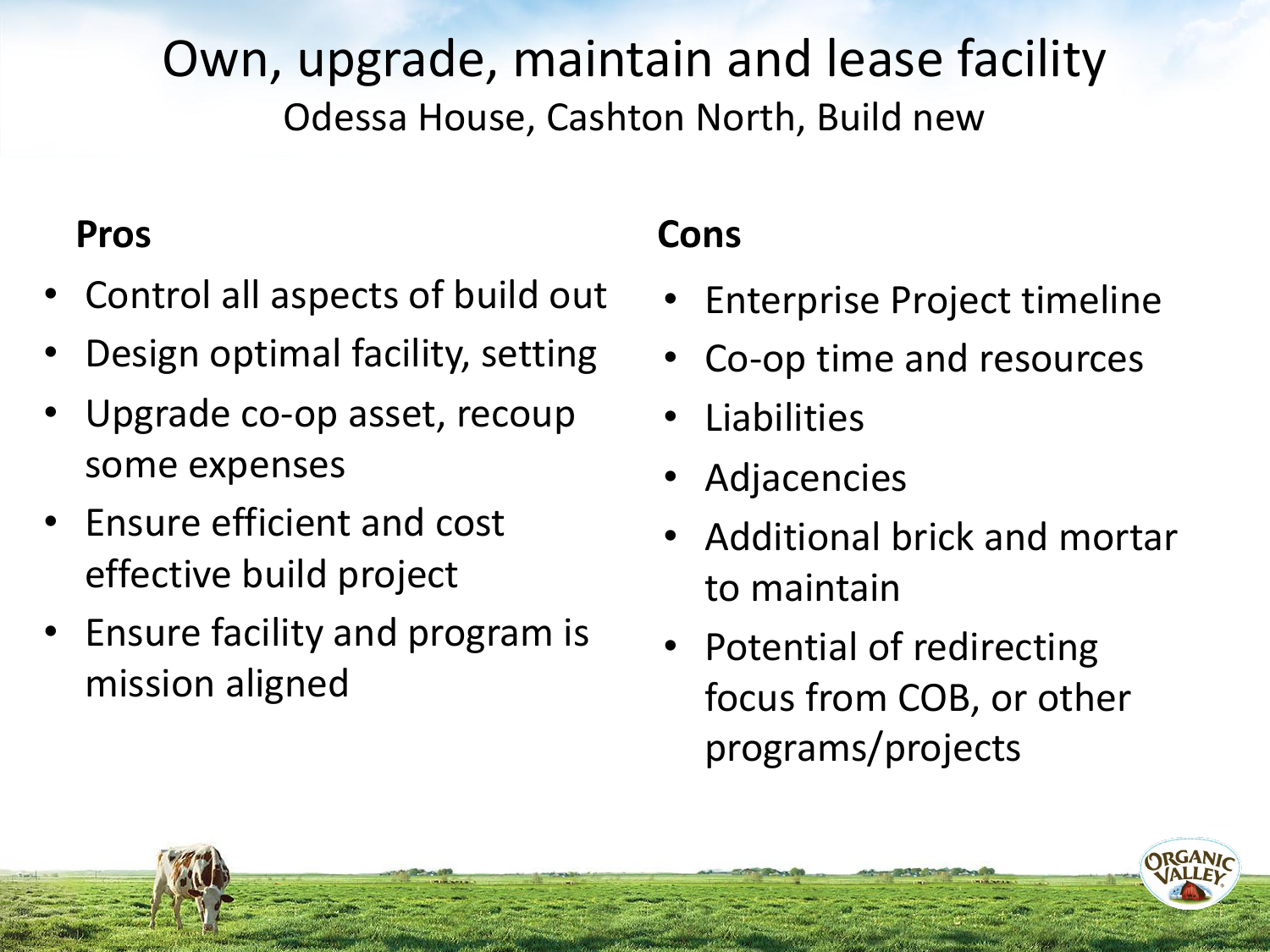## Partner with Local Organization - For or Non Profit

Fund current local request Create an RFP – open to local organizations to fill need

### **Pros**

- Knowledge of local issues, people, resources
- Invested in community, CROPP and regional development
- Existing waitlist, enrollment strategies, outreach, brand
- Lower enrollment costs quoted
- Create simple MOU for desired outputs

- Not able to access replicable start up model
- Limited resources, partners
- Local politics choosing one over another
- Specific pedagogy, curricula or program focus
- Scaling, staff restructuring, current program requirements

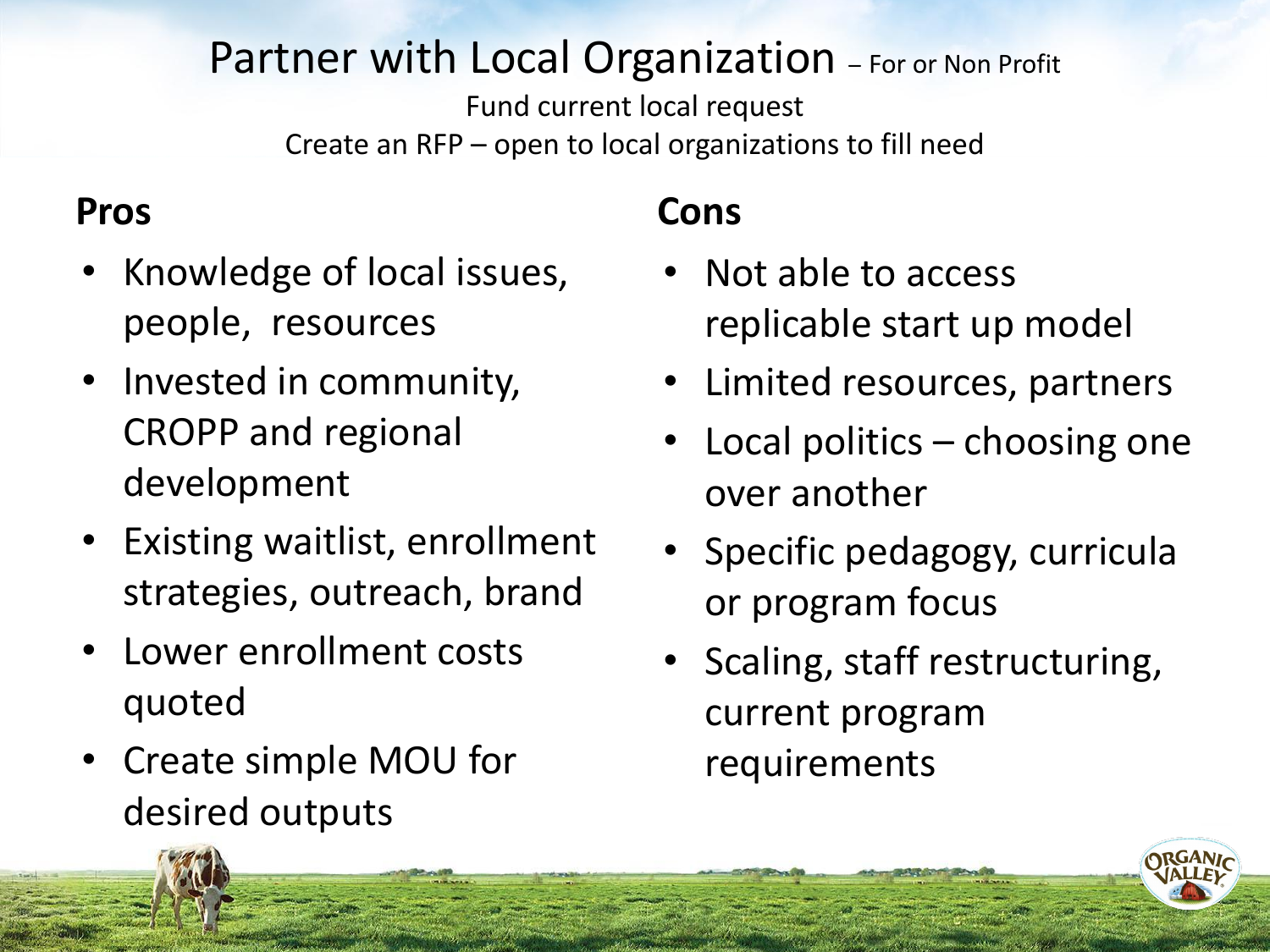# Partner with national for profits:

### Bright Horizons

Children's Creative Learning Center (KinderCare Learning Center)

## **Pros**

- Existing & replicable start up model – staffing, build out, trainings, enrollment
- Nation wide resources and expertise
- Existing partnership/subsidy financial model
- NAECY accreditation
- Standard Process, Google, NBC Universal, etc.

- Partially motivated by profits
- Lack of regional knowledge
- Perceived to have cut out local business owners
- Long term contractual obligation
- Larger upfront investment

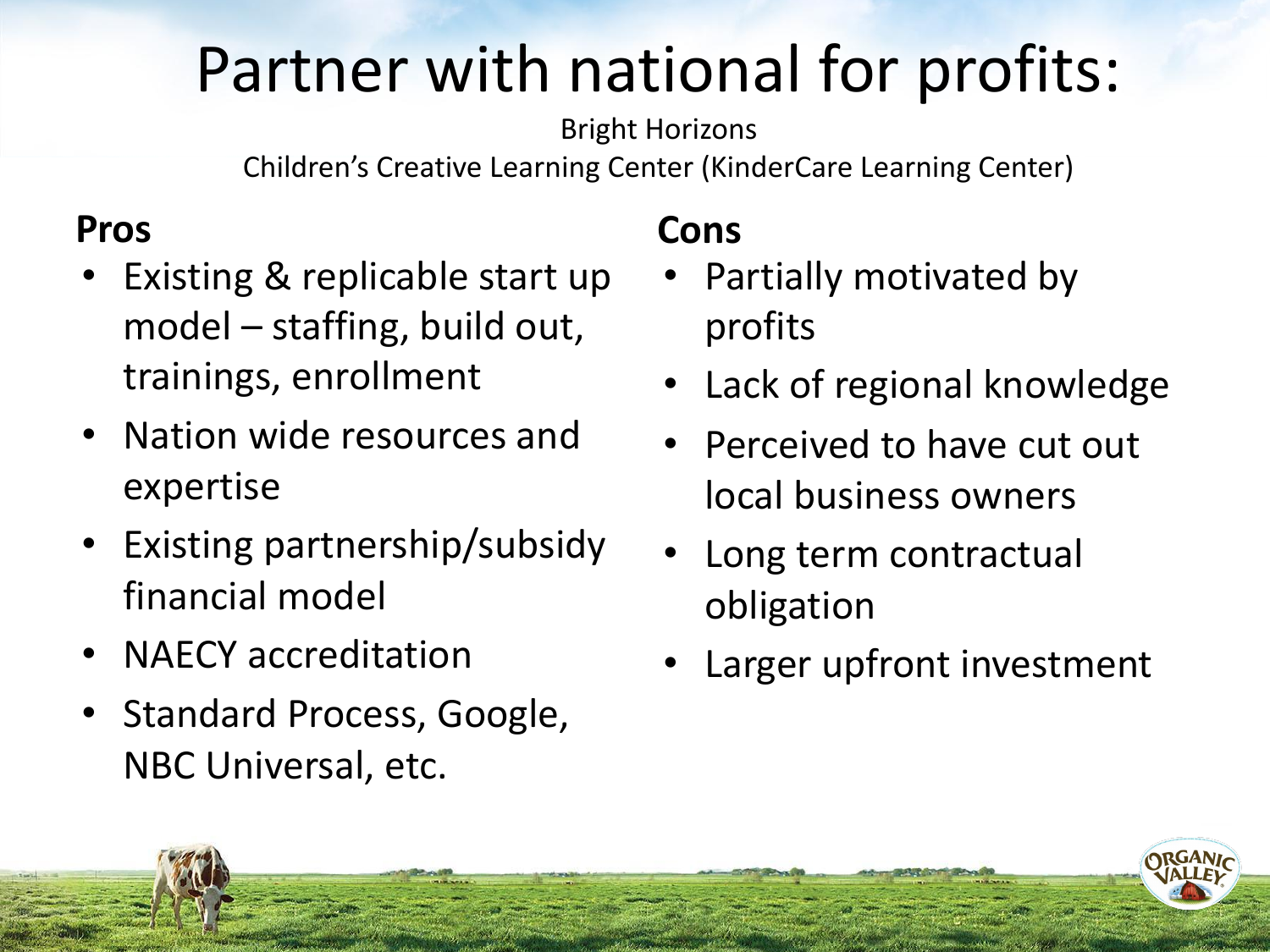# ROI

- ROI that proves that the investment is sound  $(0.04) 0.18$ 
	- Reduced absenteeism & turnover, tax incentives(\$195k annual, \$500k facility) depreciation, PR and recruitment
	- **– Clif Bar, Patagonia, Gunderson Health System, Standard Process & Frontier Cooperative**  Wonderful benefit, appreciated organization wide, would never give it up, mission aligned and worth investment.
	- Boosting Recruitment: **85% of employers report that providing child care services improved employee recruitment**. About **one in three working parents is willing to change employers** or trade salary and benefits to work for a family friendly employer.
	- Damping Turnover: Almost **2/3 of employers found that providing child care services reduced turnover.**  Depending on the type of child care program offered, businesses **reduced turnover by 37% to 60%.**
	- Lowering Absenteeism: Child care breakdowns leading to employee **absences cost businesses 3 billion annually**  in the United States. Fifty-four percent of employers report that child care services had a positive impact on employee absenteeism, **reducing missed workdays by as much as 20% to 30%.**
	- Strengthening Your Business Image: **85% of employers that offered child care programs reported more positive public relations.**

http://www.wcccc.com/parent-services/employer-benefit-options/

*RGAN*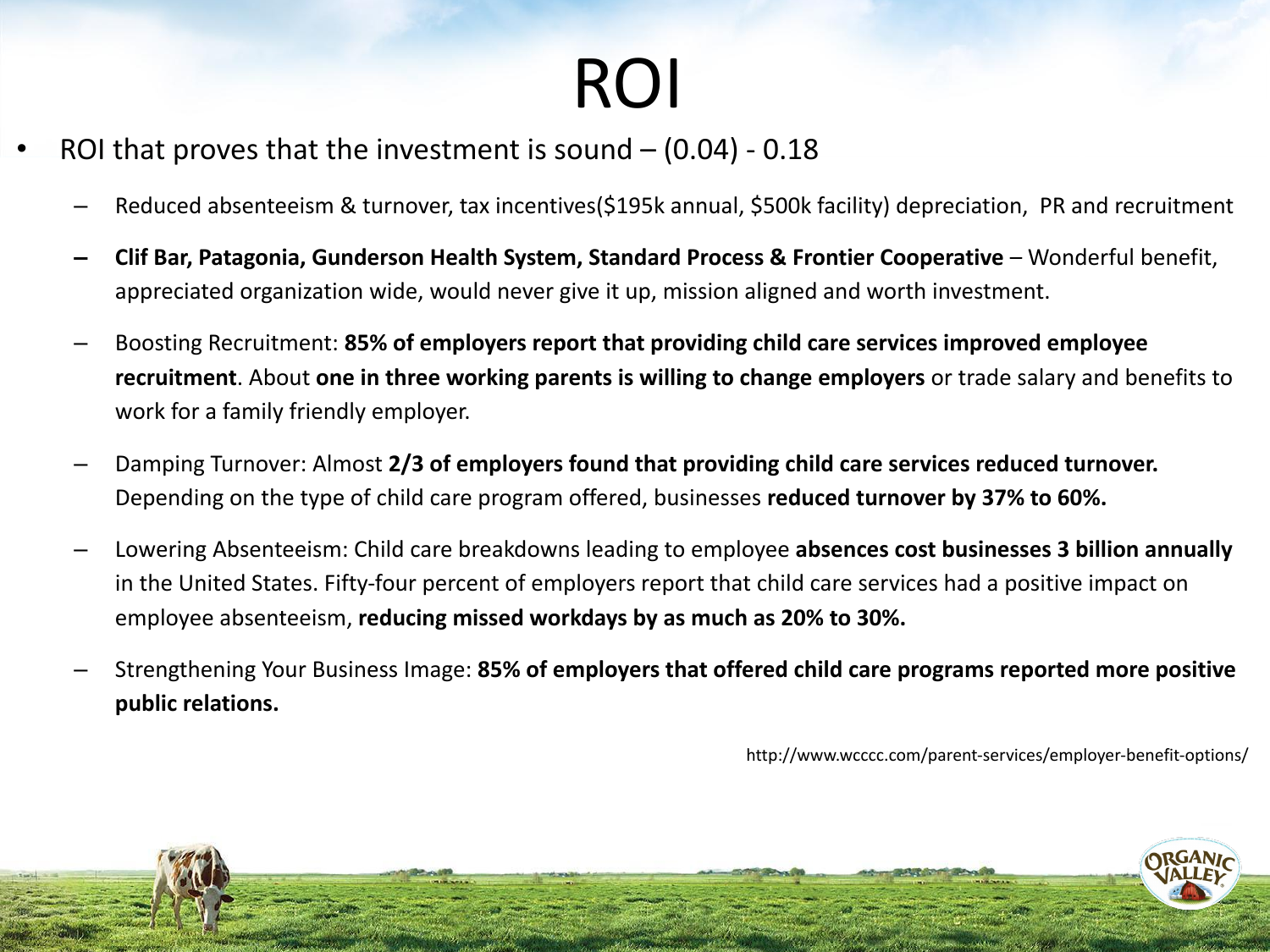## Return on Investment – cont.

#### ▪ **Attracting talent – regarding Employer Sponsored Child Care**

- − 68% said important in decision to accept job offer
- − 83% would recommend their employer as a great place to work

#### ▪ **"Sticky" benefit**

- − 80% said they would continue to work for their employer because of on-site child care
- − 23% have turned down another job due to child care benefit

#### ▪ **The incoming workforce**

- − Generation X and Y results showed an even stronger recruitment and retention impact for this group
- With the majority of single-parent families having a parent in the workforce and more than 59% of two-parent families with both parents employed, child care benefits are an important recruiting and job satisfaction driver for working parents.
- Increased employee satisfaction equals increased returns, improved recruitment, retention, and motivation.<sup>2</sup>
- Employees who report that they are very satisfied with their benefits are three times more likely to express a strong sense of employer lovalty.<sup>3</sup>
- Highly engaged employee companies enjoy 26% higher employee productivity, lower turnover, higher talent attraction, and greater shareholder return. $^4\,$

**<sup>1</sup>**Society For Human Resource Management, 2011 Employee Benefits: Examining Employee Benefits Amidst Uncertainty Survey Results <sup>2</sup>Edmans, A. (2010). Does the stock market fully value intangibles? Employee satisfaction and equity prices. Journal of Financial Economics. **<sup>3</sup>**Metlife 9th Annual Study if Employee Benefits

**4**Taleo Research White Paper: Profitable Talent Management (2011)

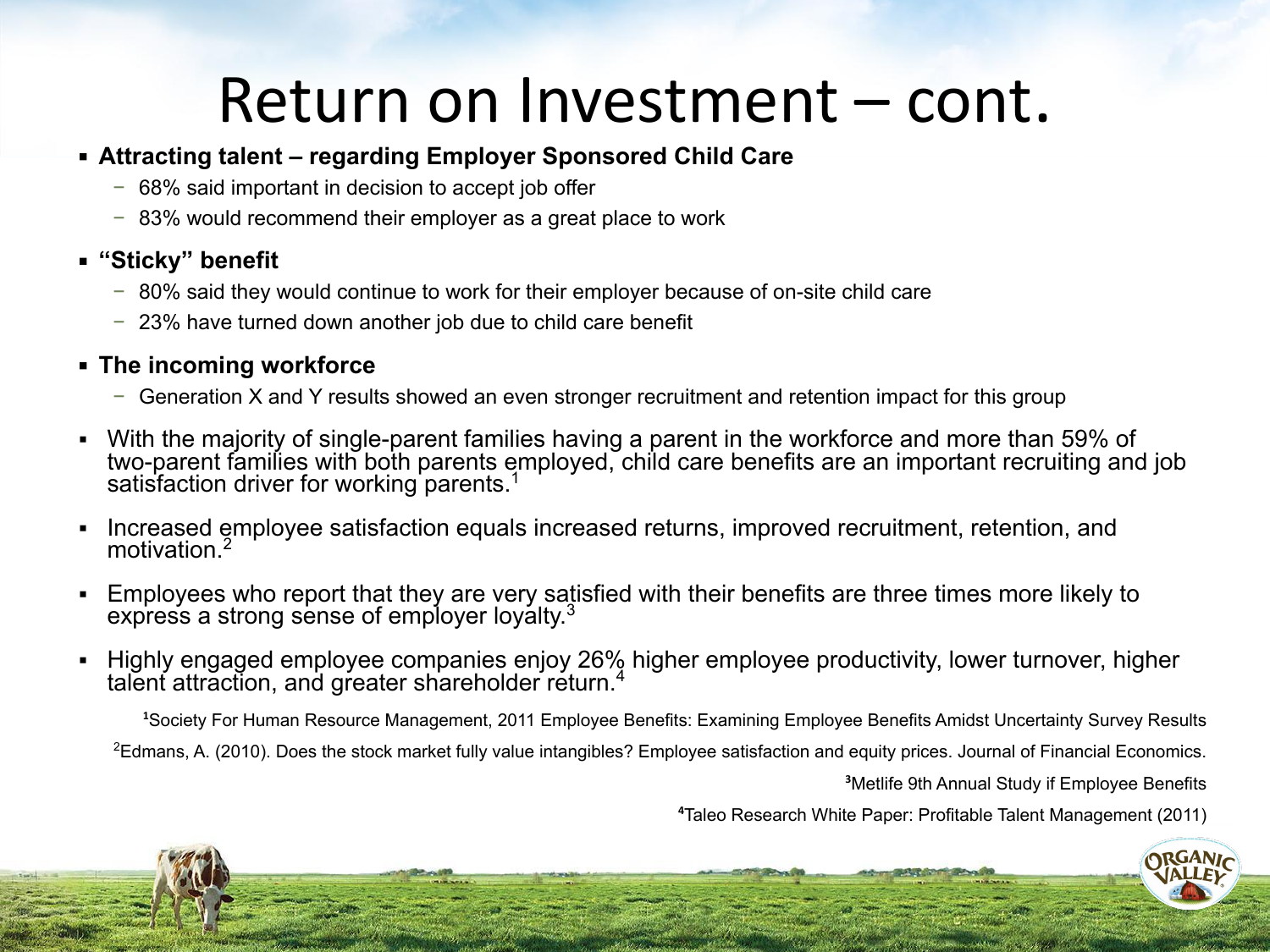## Proposal

**Cashton:** Build a 9,000 sq. ft. childcare facility at the corner of Organic Circle and Organic Drive, within close and safe proximity of both COB and the DC to serve \***48 children from 12 weeks to 5 years**, and a **summer camp for 24 elementary aged children** of **CROPP employees and the Village of Cashton**.

This organization should be owned and operated by CROPP, managed under Cooperative Affairs, and treated as a profit center that will run at a deficit.

**Other outcomes**: Shared Services, increased regional awareness, partnerships built, etc.

**CROPP COOPERATIVE** 

*\*based on Mills Consulting projections of employees needs*